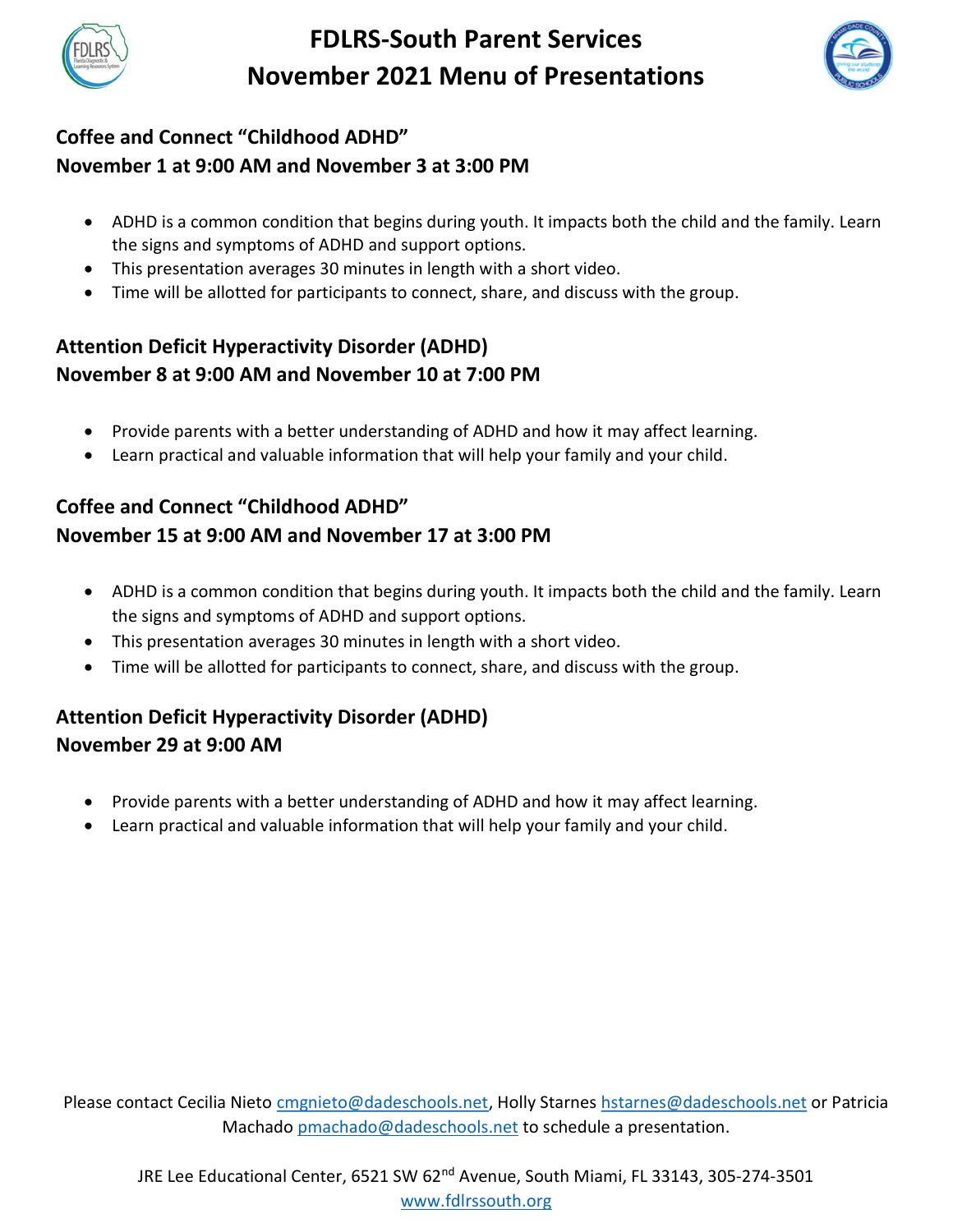

# FDLRS-South Servicios a las Familias Noviembre 2021 Menú de Presentaciones



### Un café y conectemos ADHD en la infancia 1 de noviembre a las 3:00 PM y 2 de noviembre a las 9:00 AM

- El ADHD es una condición común que puede comenzar a una edad temprana. Afecta tanto al niño como a la familia. Conozca los signos y síntomas del ADHD y las opciones de apoyo disponibles.
- Esta presentación tiene un promedio de 30 minutos de duración con un video corto.
- Se asignará tiempo para que los participantes se conecten, compartan y conversen con el grupo.

### Deficiencia de Atención e Hiperactividad (ADHD) 8 de noviembre a las 7:00 PM y 9 de noviembre a las 9:00 AM

- Adquiera una mejor comprensión de ADHA y cómo puede afectar el aprendizaje.
- Aprenda información práctica y valiosa que le ayudará a su familia y a su hijo.

## Un café y conectemos ADHD en la infancia 15 de noviembre a las 3:00 PM y 16 de noviembre a las 9:00 AM

- El ADHD es una condición común que puede comenzar a una edad temprana. Afecta tanto al niño como a la familia. Conozca los signos y síntomas del ADHD y las opciones de apoyo disponibles.
- Esta presentación tiene un promedio de 30 minutos de duración con un video corto.
- Se asignará tiempo para que los participantes se conecten, compartan y conversen con el grupo.

## Deficiencia de Atención e Hiperactividad (ADHD) 30 de noviembre a las 9:00 AM

- Adquiera una mejor comprensión de ADHA y cómo puede afectar el aprendizaje.
- Aprenda información práctica y valiosa que le ayudará a su familia y a su hijo.

Por favor, póngase en contacto con Cecilia Nieto cmgnieto@dadeschools.net, Holly Starnes hstarnes@dadeschools.net o Patricia Machado pmachado@dadeschools.net para programar una presentación.